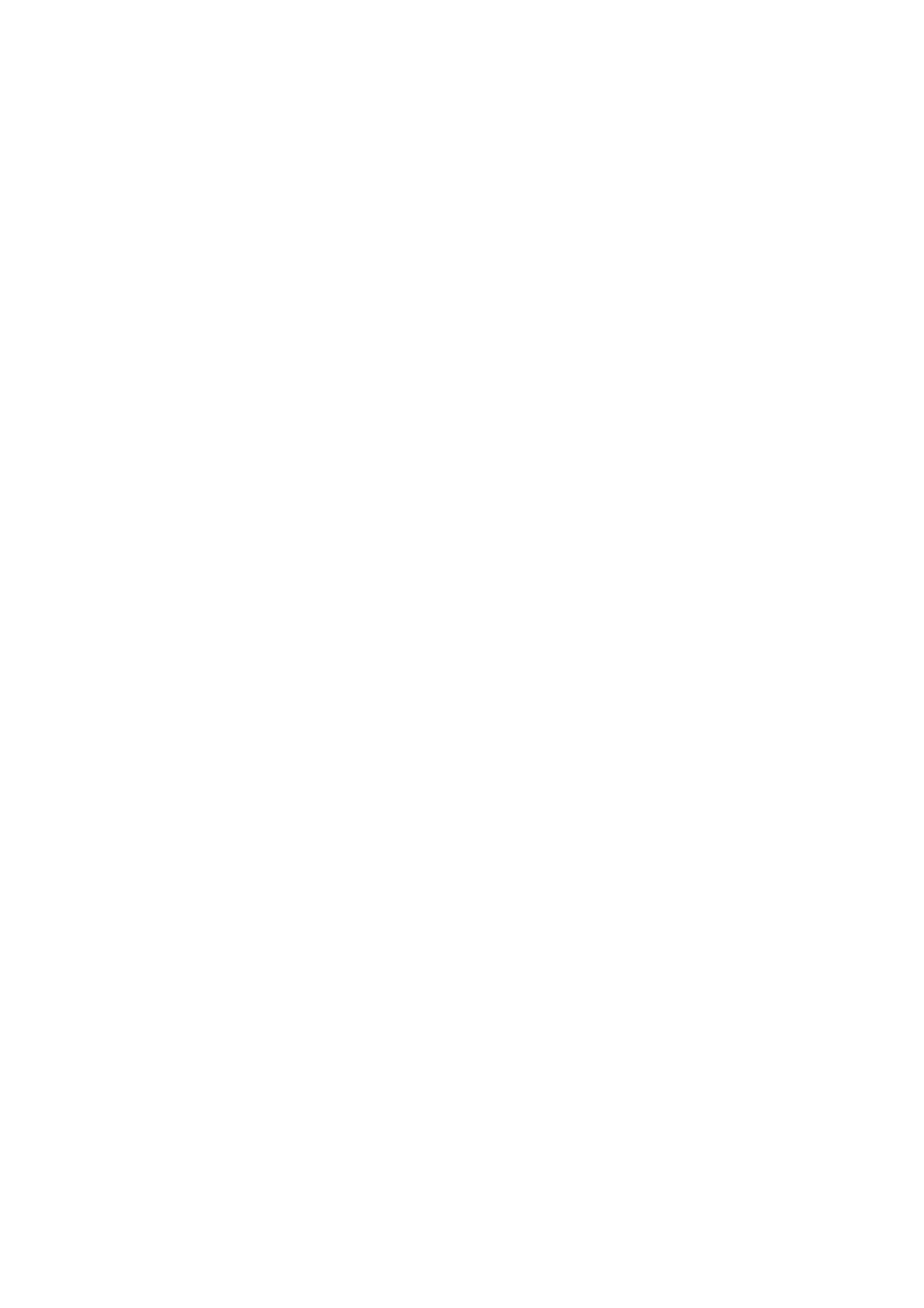Enquiries should be addressed to: Dr. Craig Klauber CSIRO Minerals PO Box 7229 Karawara WA 6152 AUSTRALIA e-mail: craig.klauber@csiro.au

# **Copyright and Disclaimer**

© 2009 CSIRO To the extent permitted by law, all rights are reserved and no part of this publication covered by copyright may be reproduced or copied in any form or by any means except with the written permission of CSIRO.

All authors have signed a written consent in accordance with Clause 12.6 in the Contract for the Provision of Services number 2490 with the Commonwealth that allows the Commonwealth use of the material under Clause 12.5.

# **Important Disclaimer**

CSIRO advises that the information contained in this publication comprises general statements based on scientific research. The reader is advised and needs to be aware that such information may be incomplete or unable to be used in any specific situation. No reliance or actions must therefore be made on that information without seeking prior expert professional, scientific and technical advice. To the extent permitted by law, CSIRO (including its employees and consultants) excludes all liability to any person for any consequences, including but not limited to all losses, damages, costs, expenses and any other compensation, arising directly or indirectly from using this publication (in part or in whole) and any information or material contained in it.

Further, the views expressed herein are not necessarily the views of the Commonwealth, and the Commonwealth does not accept responsibility for any information or advice contained herein.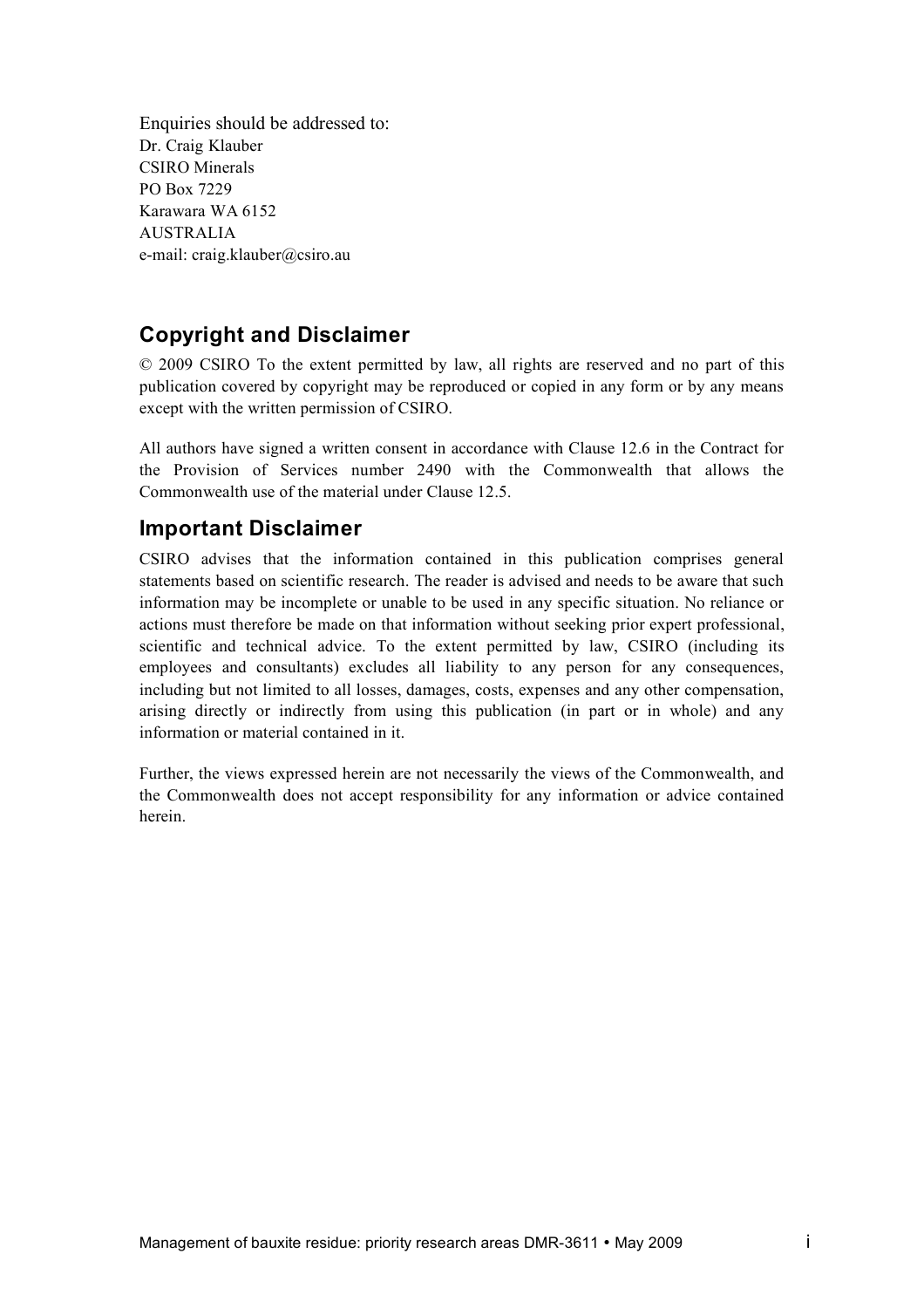# **CONTENTS**

| CONTENTS.                                                                    |    |
|------------------------------------------------------------------------------|----|
|                                                                              |    |
|                                                                              |    |
| 1.1 Scope.                                                                   |    |
|                                                                              |    |
| 2. ITEM 7: Priority list of research and areas of most promising outcomes  3 |    |
|                                                                              |    |
|                                                                              |    |
|                                                                              | .5 |
|                                                                              |    |
| 2.2 Project areas: Research, Development and Implementation5                 |    |
|                                                                              |    |
|                                                                              |    |
|                                                                              |    |
| 2.2.4 Bioremediation                                                         |    |
|                                                                              |    |
|                                                                              |    |
| <b>ACKNOWLEDGEMENTS</b>                                                      | 9  |
|                                                                              |    |

# **List of Tables**

- Table 1: Relationship of priority project areas to major improvement themes.  $\checkmark$  indicates that the indicated project area supports the corresponding improvement theme. The type of support is designated research (R), development (D) or implementation (I). .....................4
- Table 2: Preliminary Project List for the development of improved bauxite residue management (CSIRO-M = CSIRO Minerals; CSIRO-L&W = CSIRO Land & Water).........8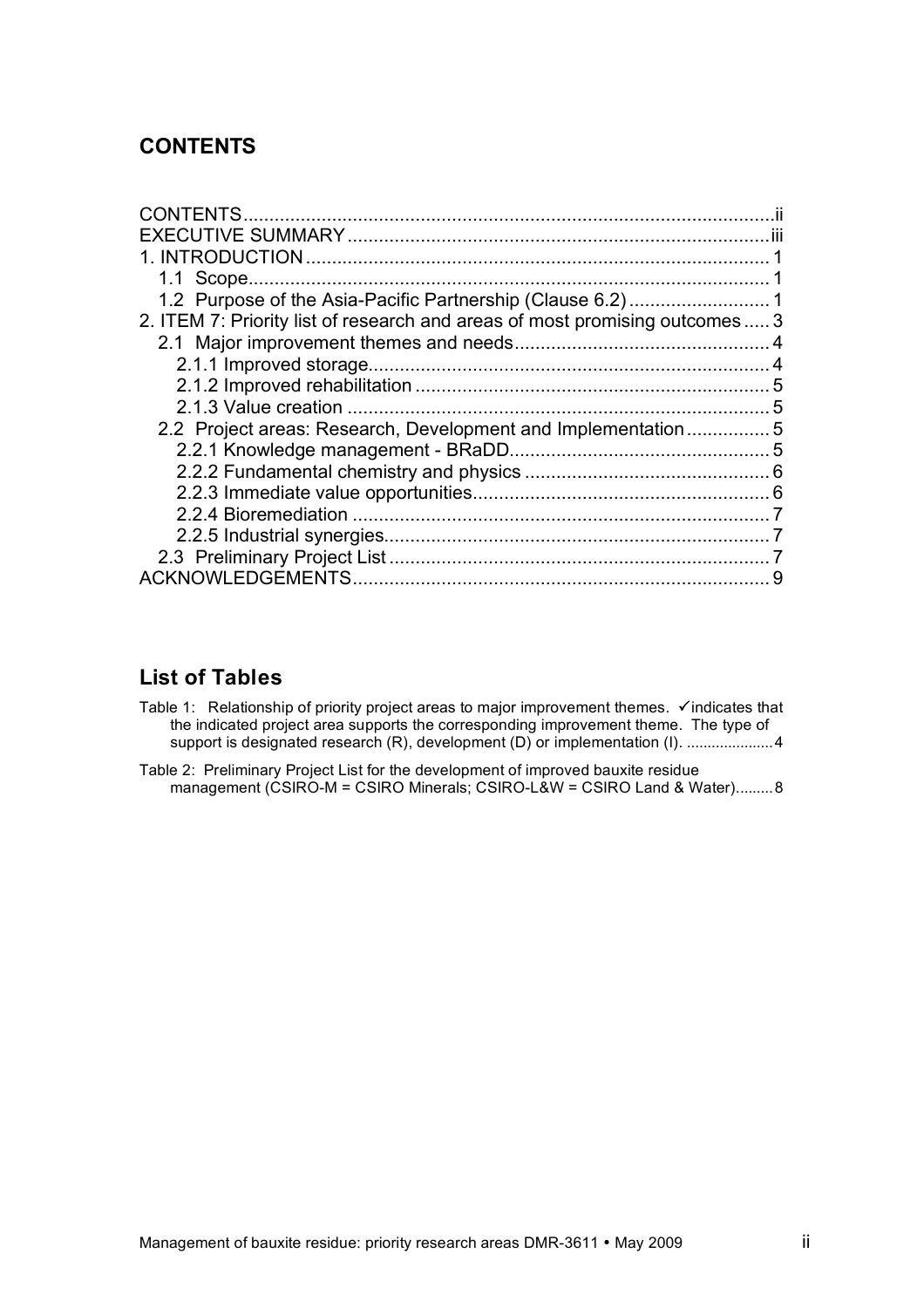# **EXECUTIVE SUMMARY**

This report addresses Item 7 of Project ATF-06-3 on the Management of Bauxite Residues for the Department of Resources, Energy and Tourism (DRET), Commonwealth Government of Australia, on behalf of the Asia-Pacific Partnership on Clean Development and Climate.

A priority list of the most promising research areas is provided, based on the knowledge gaps identified. Full details of the background information, process and outcomes of the literature reviews and the development of the priority list are available in the related reports<sup>1</sup>.

The research priorities developed in this project form the basis of a comprehensive research and development programme required to support the identification, development and implementation of new and improved options for utilisation of bauxite residue for the future. To comprehensively address the key knowledge gaps, a larger Research and Development (R&D) programme will need to be developed in consultation with the alumina industry, governments participating in the APP, and research providers.

CSIRO Minerals is well placed to coordinate the overall RD&I Plan and to lead a number of key research projects as part of Australia's contribution to the APP process. Involvement of other research groups and partnerships with industry participants will be essential to the success of individual projects and the programme overall.

Input and participation is invited and encouraged, starting with feedback on the issues raised and suggestions made in this and the associated reports. Dr Craig Klauber is the key contact for all matters related to this project, and Dr Markus Grafe is the contact for knowledge management issues, in particular the database (BRaDD). In particular, comment is invited on the preliminary project list and participants are encouraged to access the Bauxite Residue and Disposal Database (BRaDD) on line, and also to contribute comments and information.

<sup>&</sup>lt;sup>1</sup> The accompanying CSIRO reports: DMR-3608, DMR-3609 and DMR-3610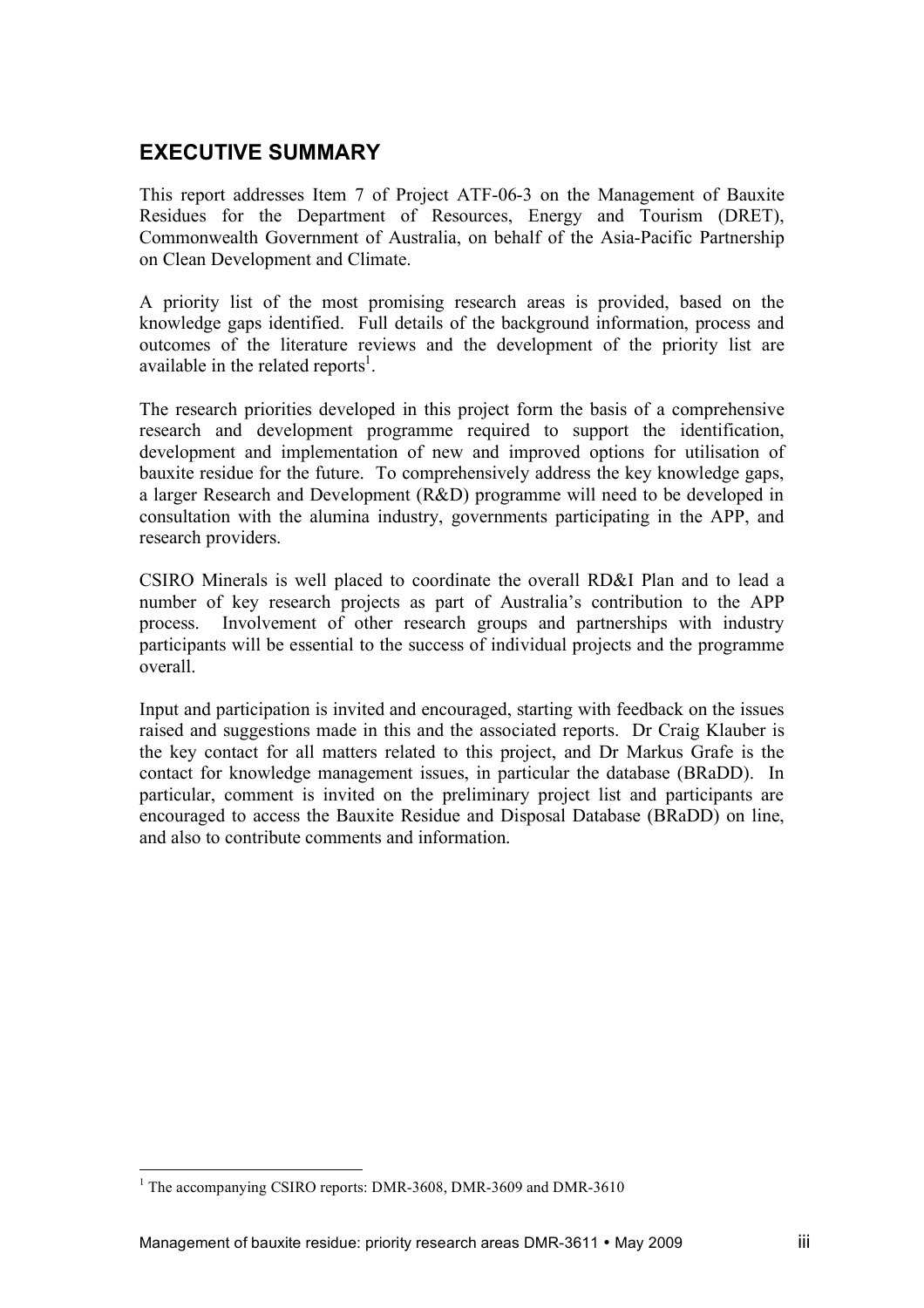# **1. INTRODUCTION**

# **1.1 Scope**

This Improvement Roadmap is part of the ATF-06-3 project on the Management of Bauxite Residues for the Department of Resources, Energy and Tourism (DRET), Commonwealth Government of Australia, Commonwealth Government of Australia, and represents completion of Item 7 in the schedule of Contract for the Provision of Services number 2490. As such it also represents part of the overall commitment of the Australian Government toward the Asia-Pacific Partnership on Clean Development and Climate (http://www.app.gov.au/). China and India are also involved in research components of the ATF-06-3 project. Please also refer to the three parallel review documents that relate to Items 3, 4 and 5 in the aforesaid Contract:

DMR-3608 Review of bauxite residue storage practices (Item 3) DMR-3609 Review of bauxite residue reuse options (Item 4) DMR-3610 Review of bauxite residue alkalinity and associated chemistry (Item 5)

# **1.2 Purpose of the Asia-Pacific Partnership (Clause 6.2)**

*The Asia-Pacific Partnership on Clean Development and Climate (APP) brings together the United States, Canada, China, Japan, Korea, India and Australia to address the challenges of climate change, energy security and air pollution in a way that encourages economic development and reduces poverty. The APP represent around half the world's emissions, energy use, GDP and population, and is an important initiative that engages, for the first time, the key greenhouse gas emitting countries in the Asia Pacific region. With its focus on the development, deployment and transfer of cleaner more efficient technologies, the APP is also unprecedented in the way business, government and researchers have agreed to work together. The APP is also the first time that industry has been afforded an opportunity as equal partners in global climate change discussions.*

*The objectives for the APP include to:*

- *Meet the growing energy needs, reduce poverty and achieve the development goals of partner countries and reduce greenhouse emissions and intensity of partner economies;*
- *Strengthen cooperative efforts to effectively build human and institutional capacity in partner countries;*
- *Actively engage the private sector with considerable marshalling of financial, human and other resources from both public and private sectors;*
- *Demonstrate substantial practical action in the near term as an approach to addressing climate change;*
- *Develop and deploy clean fossil and renewable energy technologies and practice including longer-term transformational energy technology; and*
- *Develop and disseminate best management practice and technology in:*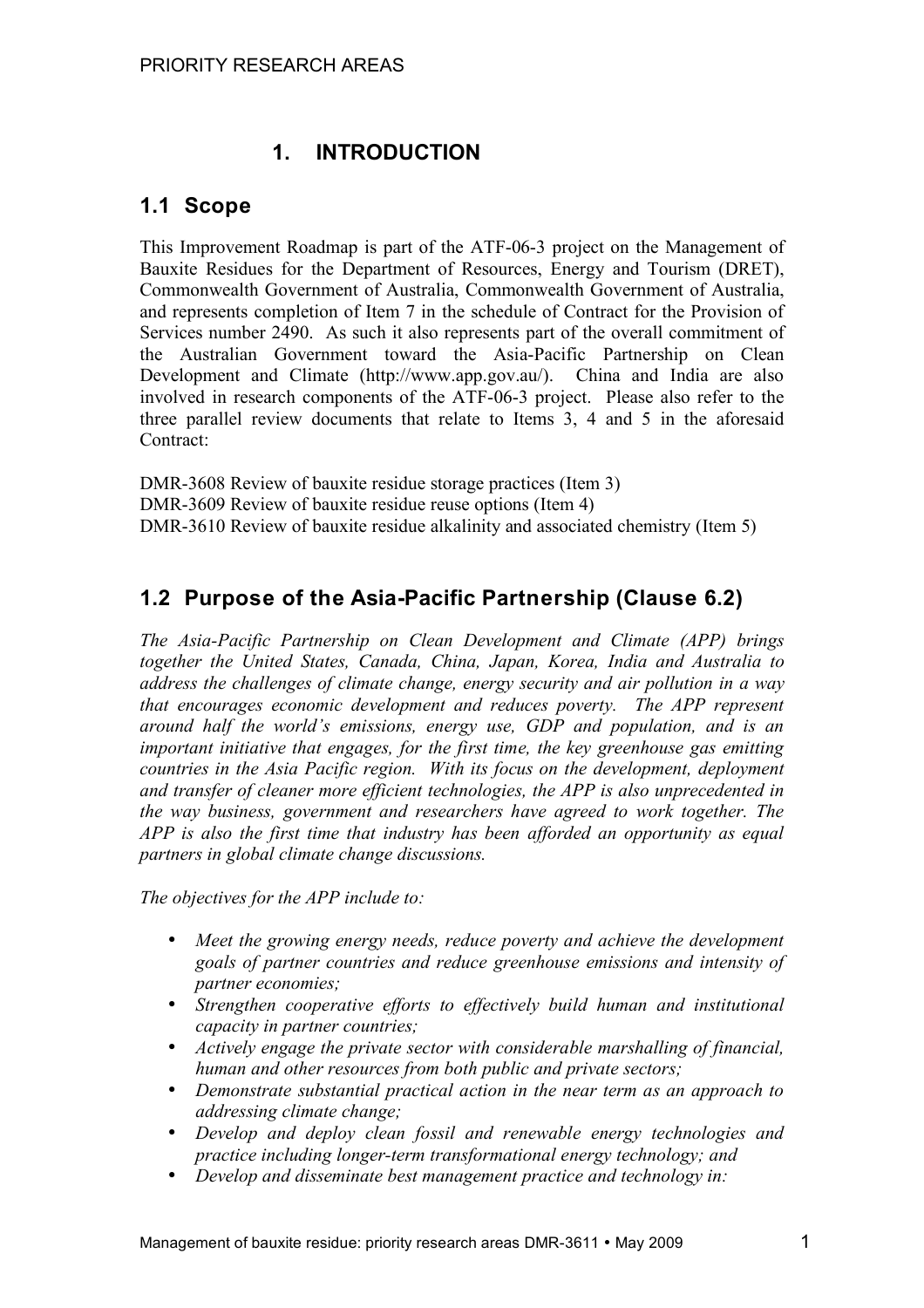- o *Aluminium, steel, cement and coal mining industry sectors*
- o *Energy efficiency in building appliances, and*
- o *Power generation and transmission.*

*The Project aims to address the high volume of bauxite residue (red mud) produced during the processing of alumina from bauxite. It will identify, develop and deploy technologies and practices for the alternative use of bauxite residues or improved storage practices. Thus the project will enable the development of best practice residue management options to reduce the reliance on stockpiling and storage, or to make stockpiling and storage more environmentally acceptable. ˆ*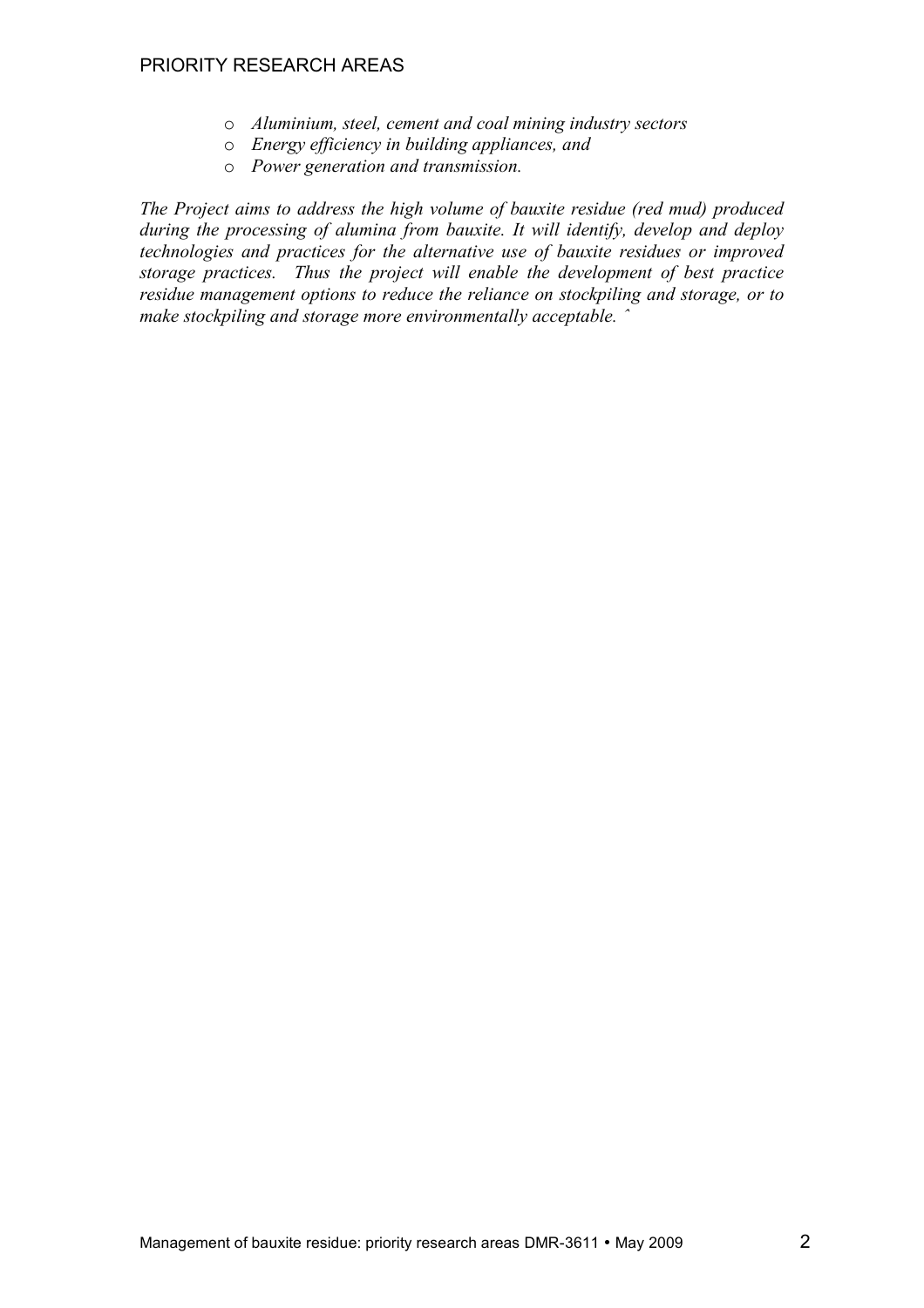# **2. ITEM 7: Priority list of research and areas of most promising outcomes**

Bauxite residue has been continuously produced since the inception of the alumina/aluminium industry in the late nineteenth century. We have estimated that the global inventory of bauxite residue reached 1 billion tonnes in 1985, 93 years since the establishment of the first Bayer process plant. This inventory grew to 2 Bt by 2000, a doubling time of only 15 years. The inventory was 2.7 Bt by 2007, growing at 119 million tonnes per annum. It will probably reach 4 Bt before 2015.

Despite a long-standing recognition of the disadvantages associated with residue storage, it has nevertheless continued to be the preferred solution on balance of economic, environmental and social considerations. Large-scale storage of bauxite residue is a practical reality for the foreseeable future. In light of that there is a need to continuously improve means of storage and remediation. However the residue also provides the opportunity to create value through utilisation of it as a resource, either as a feedstock for the production of other materials, or as a product in its own right. In the "triple bottom line" sense [1], this is in principle is a more sustainable outcome than storage. In order to have a significant impact on the rapidly growing global inventory of bauxite residue, *large tonnage utilisation options are needed*.

Detailed literature reviews identified four major improvement themes associated with bauxite residue: improved storage, improved rehabilitation, and value creation in either mineralogical or metallurgical applications. The R&D programme required to achieve progress on each of these themes is arranged into five priority project areas: knowledge management, fundamental chemistry & physics, immediate value opportunities, bioremediation, and industrial synergies. The inter-relationships are shown in Table 1.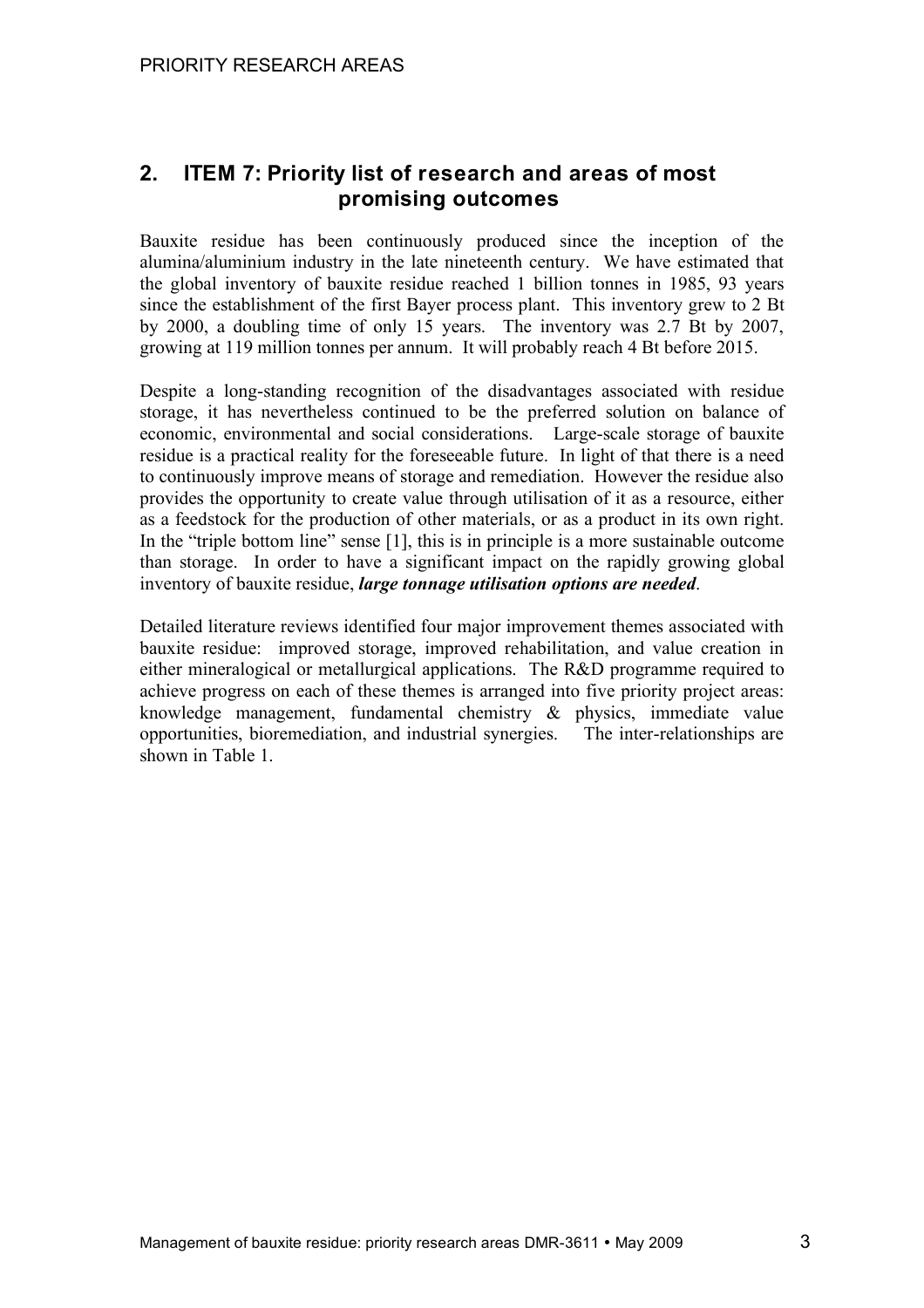Table 1: Relationship of priority project areas to major improvement themes.  $\checkmark$  indicates that the indicated project area supports the corresponding improvement theme. The type of support is designated research (R), development (D) or implementation (I).

| Mapping of Project Areas to Major Improvement Themes |                                 |                            |                                   |                              |               |  |
|------------------------------------------------------|---------------------------------|----------------------------|-----------------------------------|------------------------------|---------------|--|
| <b>PRIORITY</b><br><b>PROJECT</b><br><b>AREAS</b>    | <b>MAJOR IMPROVEMENT THEMES</b> |                            |                                   |                              |               |  |
|                                                      | Improved<br>Storage             | Improved<br>Rehabilitation | <b>Value Creation</b>             |                              |               |  |
|                                                      |                                 |                            | <b>Mineralogical Applications</b> |                              | Metallurgical |  |
|                                                      |                                 |                            | Construction<br>& Chemical        | Environmental &<br>Agronomic | Applications  |  |
| Knowledge<br>Management:<br>BRaDD (R)                |                                 |                            |                                   |                              |               |  |
| Fundamental<br>Chemistry &<br>Physics (R)            |                                 |                            |                                   |                              |               |  |
| Immediate Value<br>Opportunities (DI)                |                                 |                            |                                   |                              |               |  |
| Bioremediation<br>(RDI)                              |                                 |                            |                                   |                              |               |  |
| <b>Industrial Synergies</b><br>(RDI)                 |                                 |                            |                                   |                              |               |  |

# **2.1 Major improvement themes and needs**

### **2.1.1 Improved storage**

Prior to 1980, most of the global inventory of bauxite residue was held in lagoon-type impoundments. Since 1980 the trend has been towards dry stacking to reduce the potential for leakage of caustic liquor to the surrounding environment, reduce the land area required, and maximise the recoveries of soda and alumina. Dry stacking relies on deposition of the residue at a moisture content of <50% and subsequent dewatering to <30% moisture over an extended period (several years).

The next step in the improvement process could be through deposition of the residue at <20% moisture, which is termed dry disposal. Treatment of residue for discharge as a dry, granular material of low soda content has been demonstrated using hyperbaric steam filtration. Large-scale deployment of this breakthrough technology to bauxite residue may be possible with implementation support.

The quantity and quality of information obtainable from publicly-available sources on storage practices is limited and difficult to access. The creation of an up-to-date, comprehensive database on storage practices and technology would an invaluable tool for planning and technology transfer to accelerate the development and deployment of improved practices globally.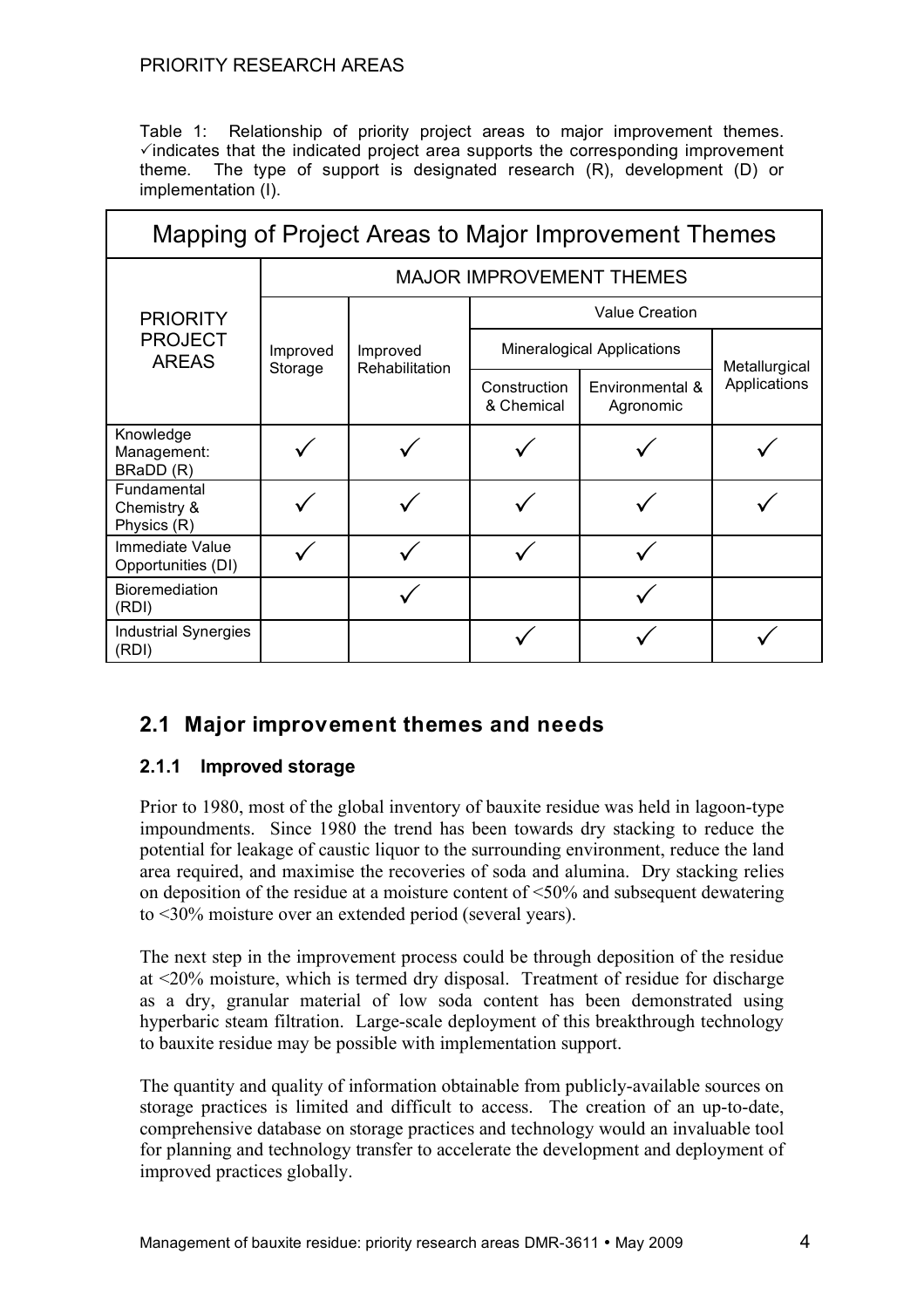### **2.1.2 Improved rehabilitation**

The most important barrier to remediation, re-use and long term sustainability of bauxite residue management is its high alkalinity. The alkalinity of bauxite residue is a result of a complex mixture of solid-state and solution phase interactions. Better understanding of these interactions is required to support progress in the development of sustainable bauxite residue management and re-use options. Additional research is therefore needed on the chemistry and technology of residue neutralisation.

### **2.1.3 Value creation**

To successfully transform residue from a waste to be disposed at a cost, to a product to create overall value, will take not only the development of technological solutions, but barriers related to cost, risk, volume and performance factors will have to be overcome. This could possibly be stimulated on a case-by-case basis by, for example, direct government support and/or regulation, collaborative arrangements between industry, community and government, industrial synergy projects, or any combination of these.

As a basis for planning, the drivers and barriers have been organised into three opportunity areas as follows:

#### **Opportunity area 1: Construction & Chemical Applications**

- 1.1: Civil & Building Construction
- 1.2: Catalyst Support or Adsorbent
- 1.3: Ceramics, Plastics, Coatings or Pigments

### **Opportunity area 2: Environmental & Agronomic Applications**

- 2.1: Water & Waste Treatment
- 2.2: Gas Scrubbing Agent
- 2.3: Agronomic Applications

### **Opportunity area 3: Metallurgical Applications**

- 3.1: Recovery of Major Metals
- 3.2: Steel Making & Slag Additive
- 3.3: Recovery of Minor Metals

The Risk Management issues have been discussed in DMR-3609.

# **2.2 Project areas: Research, Development and Implementation**

### **2.2.1 Knowledge management - BRaDD**

A major improvement in the availability of relevant information relating to bauxite residue is essential to the development of comprehensive management plans and mutually beneficial technology transfer within the APP. The sources of publicly available information on bauxite residue include a predominance of conference proceedings and other publications outside the mainstream academic literature. This makes it very difficult to extract and examine information in a systematic and comprehensive manner. This gap is being addressed with the development of the Bauxite Residue and Disposal Database (BRaDD) which will provide a step change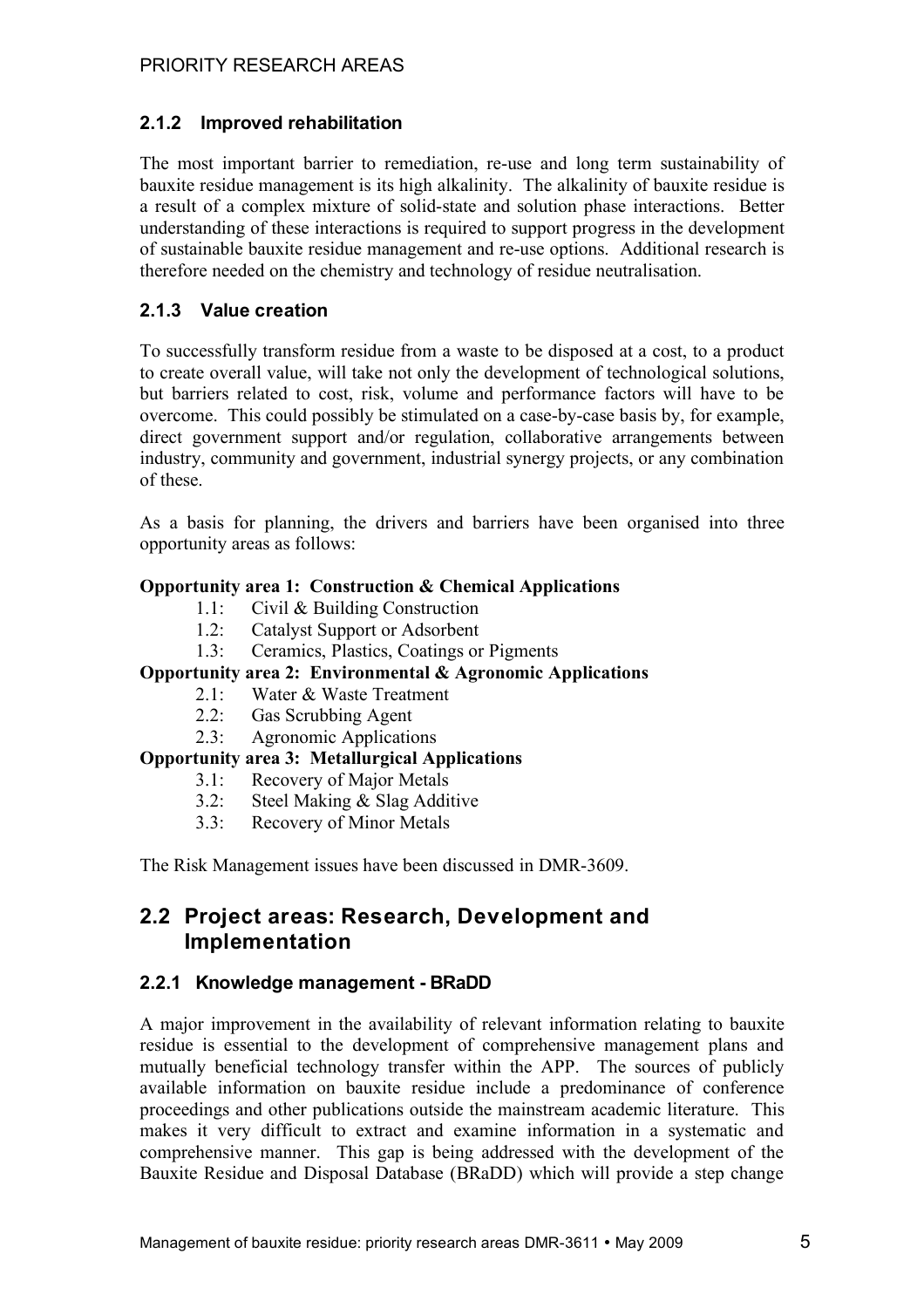improvement in the comprehensiveness and availability of information relating to bauxite residue. The availability of this level of information, and the ability to readily interrogate it, will be invaluable as a research and planning tool. Collaboration with industry participants to facilitate input of company data and information into BRaDD will be essential if its full potential to all stakeholders is to be realised.

BRaDD will address knowledge management needs across all four improvement themes. It is being developed by CSIRO as a web-based tool to enable ready access to registered users. CSIRO proposes to maintain and continue to develop the capability and data capacity of BRaDD, and will invite participation from industry participants to provide data which will then be stored and managed according to set protocols to the benefit of all users.

### **2.2.2 Fundamental chemistry and physics**

A major improvement in the understanding of alkalinity and associated chemistry related to bauxite residues is essential to provide the basis for major improvements in the management and utilisation of bauxite residues. A programme of fundamental research has been outlined to fill this knowledge gap, and to enable the development of effective thermodynamic and kinetic models of the neutralisation behaviour of bauxite residues. CSIRO proposes to lead the chemistry component of this research effort at Waterford (Western Australia), with assistance from other groups in CSIRO and elsewhere as required.

The development of a range of large-scale construction and agronomic applications for residue throughout the world will require a step change improvement in a number of areas of basic knowledge. In particular, leaching behaviour, the concentrations and speciation of trace metals and naturally occurring radioactive materials, physical and mechanical properties, and conformance with applicable environmental, safety, engineering and construction standards will all need to be investigated and systematised. A list of research projects is outlined to address these knowledge and technology gaps. CSIRO would propose to co-ordinate this research from Waterford, using internal and external resources as appropriate.

### **2.2.3 Immediate value opportunities**

There is the opportunity to realise value in the short term by implementing technology-ready solutions to reduce storage and/or rehabilitation costs, or to create new value through the utilisation of residue as a resource or product.

Hyperbaric steam filtration is one technology with the potential to create a major beneficial change in bauxite residue management in the immediate future. This method has been demonstrated successfully for bauxite residue at a pilot scale, and large-scale hyperbaric filtration has been installed at the Alunorte plant in Brazil for the filtration of bauxite. The achievement of moisture contents of <20% by this or other technology could enable significantly better storage and rehabilitation of bauxite residue and facilitate a range of residue utilisation possibilities.

Support for deployment of utilisation options that have already been demonstrated technically is suggested as a means of stimulating broader interest in promising approaches. Such projects would need to fit a set of criteria including the potential to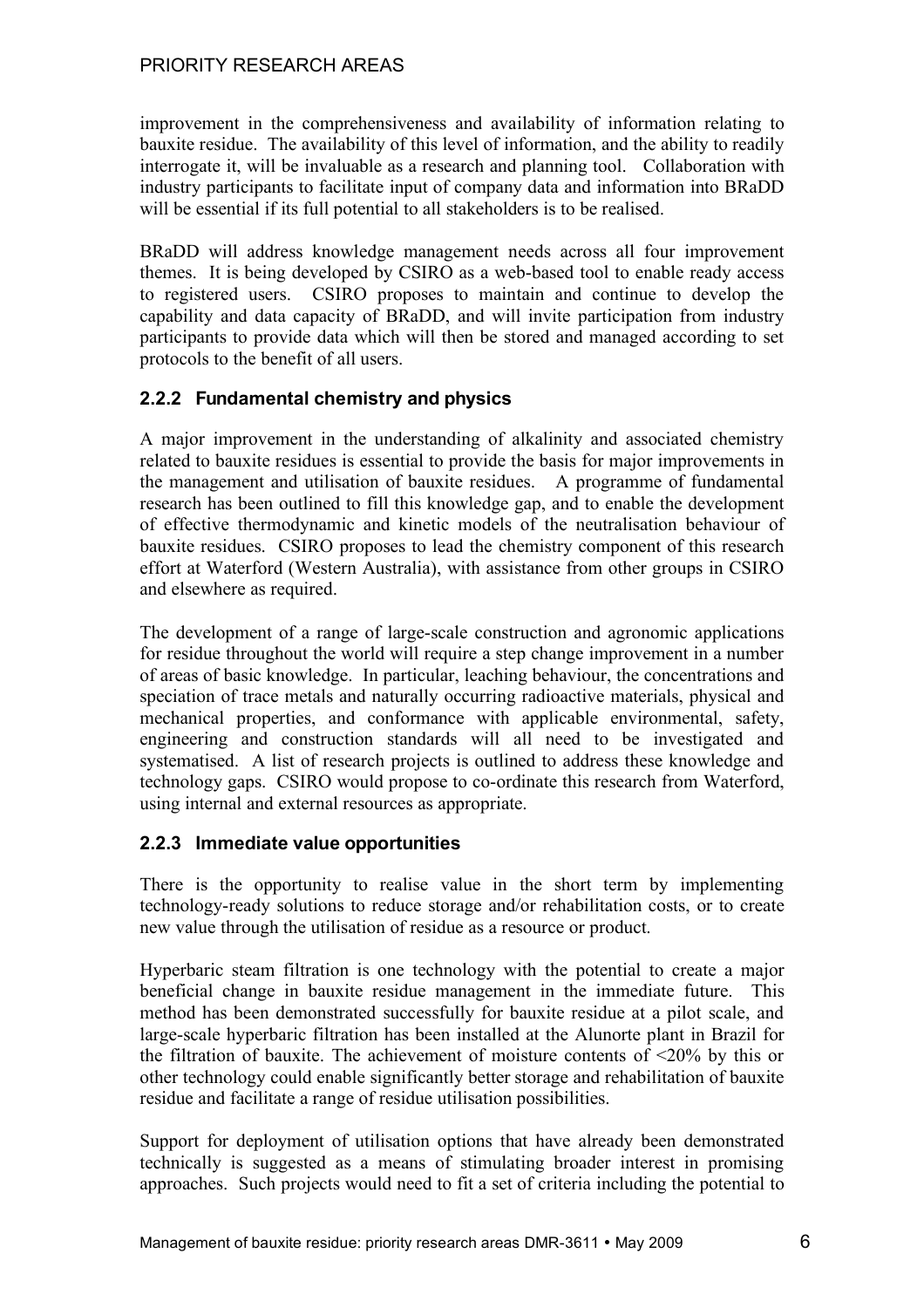consume a large tonnage of residue, use by a willing customer in the refinery locality, using low cost technologies that are available or can be made available in a short time. A number of opportunities have been identified for the application of residue in construction applications. Implementation of specific opportunities in the APP region could have a significant impact on the rate of residue utilisation. Specific applications include:

- Additive to Portland cement
- Component in light-weight aggregates
- Development of sand fraction as a construction material
- Component of bricks and blocks
- Development of controlled low strength materials

### **2.2.4 Bioremediation**

Bioremediation has the potential to revolutionise future residue storage management. The concept is an extension of some approaches that have been trialled previously but not fully developed. It adapts well known agronomic practices to create a sustainable solution for long term residue management in which plants, microbes and other organisms accelerate natural processes to convert residues into functioning soils. CSIRO is well-placed to lead this research effort at Waterford (Western Australia), with assistance from other groups in CSIRIO and elsewhere as required.

### **2.2.5 Industrial synergies**

The possibility of using bauxite residue as a feedstock for the production of mineral and metal values has been suggested in a number of studies, however no viable process has ever been implemented. An evaluation of the possible technological routes in the context of regional socio-economic settings is required, with particular reference to the opportunities for synergies between industries. Other synergies that could be explored include the combination of bauxite residue with other by-products such as fly ash as ingredients for construction materials, and the use of bauxite residue as a component of fertilizers [2].

# **2.3 Preliminary project list**

A preliminary project list has been developed on the basis of the detailed literature reviews and is summarised in Table 2. It is intended that this list form the basis of an initial project portfolio to be initiated as soon a practical. In support of this, CSIRO is well advanced with the project on knowledge management (BRaDD development) , which has been largely supported by internal CSIRO funding. CSIRO has also commenced work relevant to Projects 2.1 and 2.2. CSIRO Minerals is well-placed to co-ordinate and participate in much of the proposed project portfolio, but increased engagement with the APP partners is essential for success.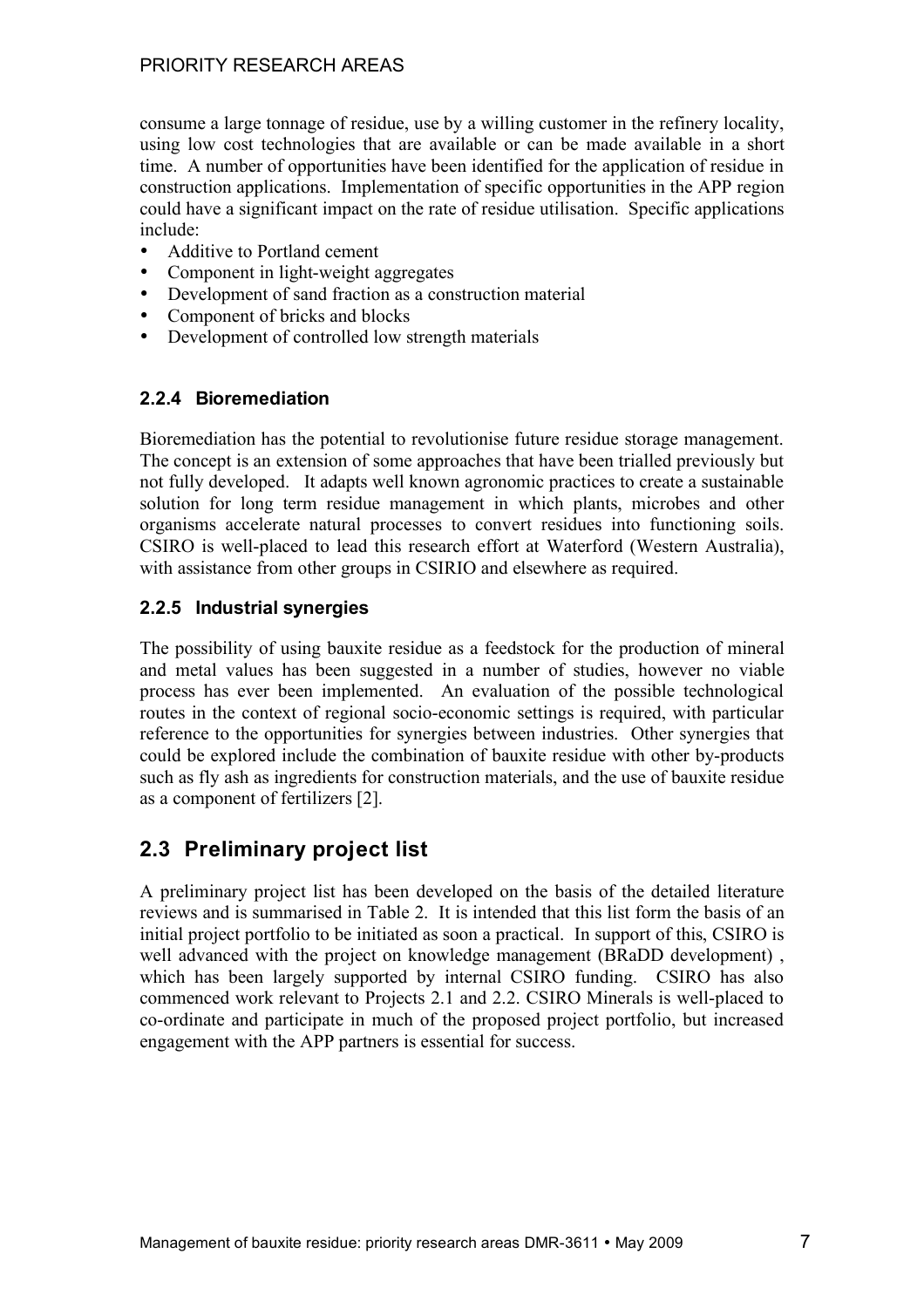Table 2: Preliminary Project List for the development of improved bauxite residue management (CSIRO-M = CSIRO Minerals; CSIRO-L&W = CSIRO Land & Water).

| PRELIMINARY PROJECT LIST                            |                                                                                        |                                                         |  |  |  |  |  |
|-----------------------------------------------------|----------------------------------------------------------------------------------------|---------------------------------------------------------|--|--|--|--|--|
| Project<br>number                                   | Description                                                                            | <b>Potential Contributors</b>                           |  |  |  |  |  |
| Opportunity area 1: Knowledge management            |                                                                                        |                                                         |  |  |  |  |  |
| 1.1                                                 | <b>CSIRO</b><br><b>BRaDD</b> development                                               |                                                         |  |  |  |  |  |
| Opportunity area 2: Fundamental chemistry & physics |                                                                                        |                                                         |  |  |  |  |  |
| 2.1                                                 | Chemistry of leaching and neutralisation                                               | CSIRO, universities and<br>other research providers     |  |  |  |  |  |
| 2.2                                                 | Thermodynamic & kinetic models of<br>neutralisation                                    | CSIRO, universities and<br>other research providers     |  |  |  |  |  |
| 2.3                                                 | Dissolution behaviour of Bayer solids                                                  | CSIRO, universities and<br>other research providers     |  |  |  |  |  |
| 2.4                                                 | Hydrological modelling                                                                 | CSIRO, universities and<br>other research providers     |  |  |  |  |  |
|                                                     | Opportunity area 3: Immediate value opportunities                                      |                                                         |  |  |  |  |  |
| 3.1                                                 | Low moisture residue, eg by hyperbaric filtration                                      | Filter manufacturers,<br>industry partners              |  |  |  |  |  |
| 3.2                                                 | Carbon sequestration potential                                                         | CSIRO, universities and<br>other research providers     |  |  |  |  |  |
| 3.3                                                 | Carbonation by stack gas                                                               | CSIRO, engineering<br>consultants, industry<br>partners |  |  |  |  |  |
| 3.4                                                 | CSIRO, engineering<br>consultants, industry<br>Liner integrity & longevity<br>partners |                                                         |  |  |  |  |  |
| 3.5                                                 | Civil construction applications                                                        | CSIRO, engineering<br>consultants, industry<br>partners |  |  |  |  |  |
| 3.6                                                 | Utilisation as soil additive                                                           | CSIRO, universities and<br>other research providers     |  |  |  |  |  |
| 3.7                                                 | Definition of liability issues for producers & users                                   | CSIRO, universities and<br>other research providers     |  |  |  |  |  |
| 3.8                                                 | Future liability cost model                                                            | CSIRO, universities and<br>other research providers     |  |  |  |  |  |
| <b>Opportunity area 4: Bioremediation</b>           |                                                                                        |                                                         |  |  |  |  |  |
| 4.1                                                 | Fundamentals of bioremedation of bauxite<br>residue                                    | CSIRO, universities and<br>other research providers     |  |  |  |  |  |
| 4.2                                                 | Amendments for development of soil structure                                           | CSIRO, universities and<br>other research providers     |  |  |  |  |  |
| 4.3                                                 | Vegetative covers                                                                      | CSIRO, universities and<br>other research providers     |  |  |  |  |  |
| 4.4                                                 | CSIRO, universities and<br>Best practice agronomy<br>other research providers          |                                                         |  |  |  |  |  |
| <b>Opportunity area 5: Industrial synergies</b>     |                                                                                        |                                                         |  |  |  |  |  |
| 5.1                                                 | Evaluation of regional synergy opportunities                                           | CSIRO, universities and<br>other research providers     |  |  |  |  |  |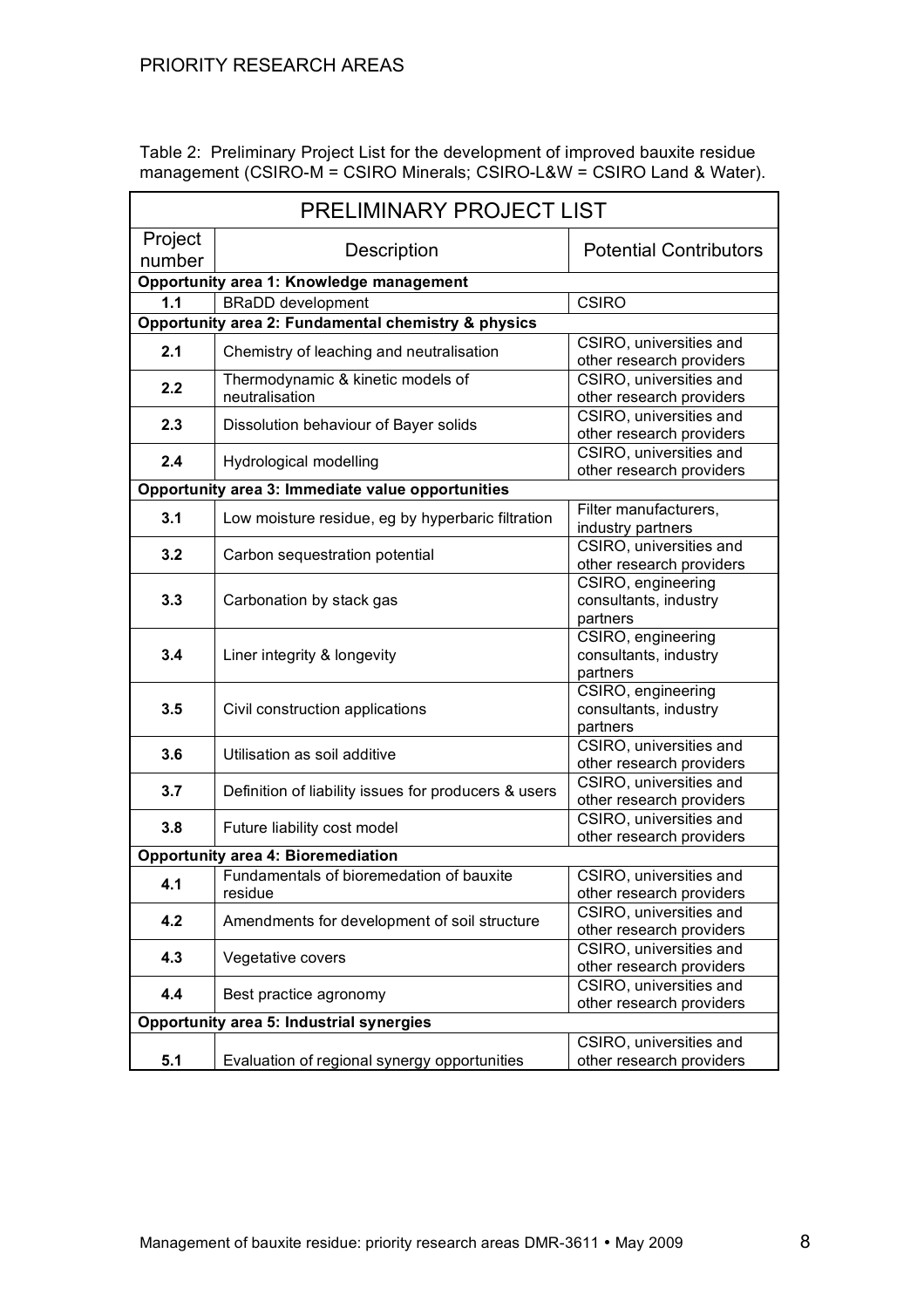# **ACKNOWLEDGEMENTS**

This project received funding from the Australian Government as part of the Asia-Pacific Partnership on Clean Development and Climate

The views expressed herein are not necessarily the views of the Commonwealth, and the Commonwealth does not accept responsibility for any information or advice contained herein.

Development of BRaDD has been an initiative of the CSIRO Light Metals Flagship.

# **REFERENCES**

- 1. Elkington, J., *Cannibals With Forks: The Triple Bottom Line of 21st Century Business*. Capstone Publishing Ltd: Oxford, 1997; p 402.
- 2. van Beers, D.; Corder, G.; Bossilkov, A.; van Berkel, R., Industrial symbiosis in the Australian minerals industry - The cases of Kwinana and Gladstone. *Journal of Industrial Ecology* **2007,** *11*, (1), 55-72.